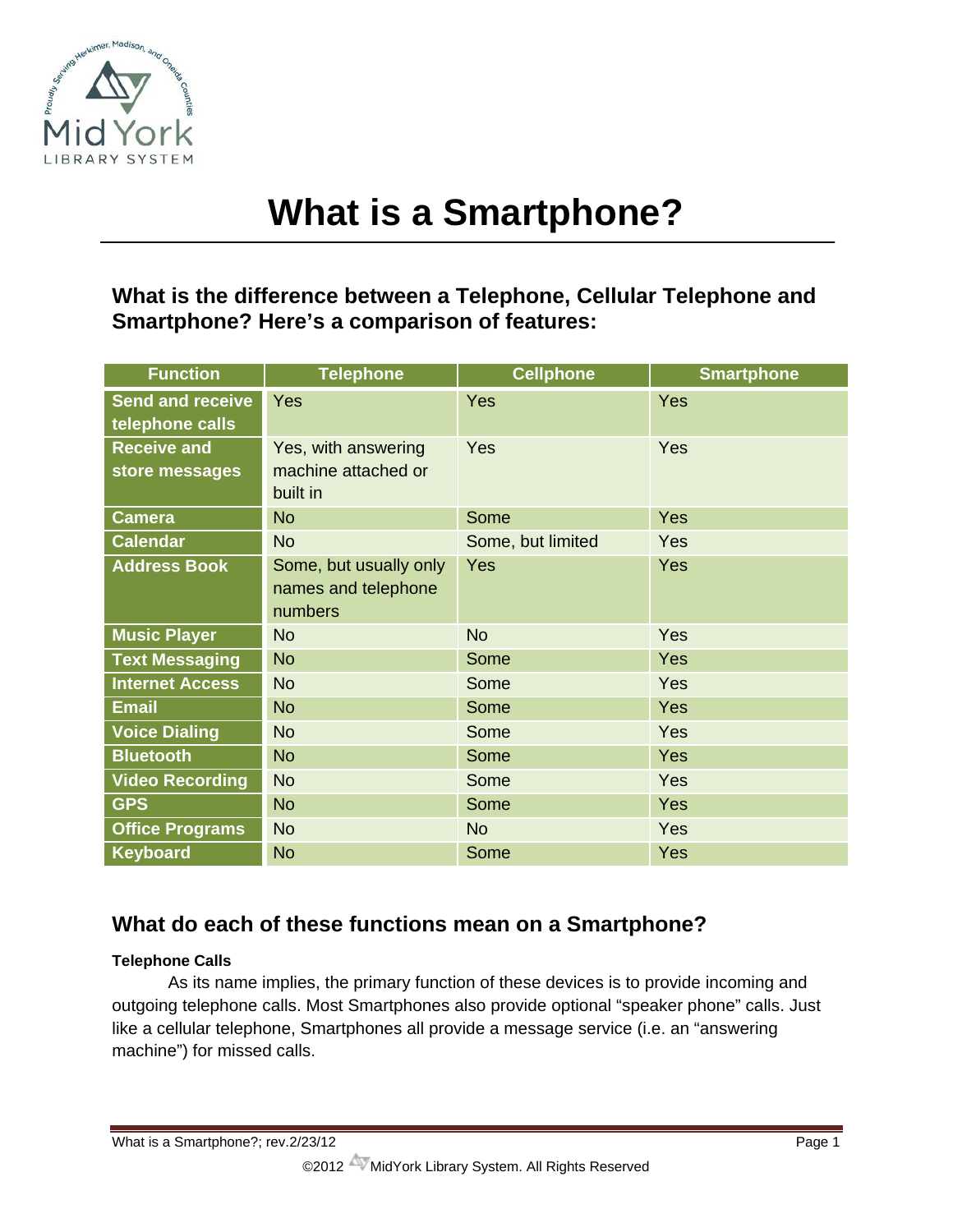## **Camera**

Smartphones all include a digital camera for taking fairly high to extremely high quality digital photographs. Photographs can then be shared with others directly from the phone (i.e. email, social media, text messaging, etc.) or copied to a computer via a USB cable or network sharing. Most Smartphones also provide video recording capabilities with sound.

## **Calendar**

A calendar/scheduler is included in all Smartphones. Appointments can be entered and edited directly on the Smartphone, and are often immediately synchronized with your own personal on-line calendar. Changes made to your on-line calendar are also synchronized back to your Smartphone's calendar.

# **Address Book (Contacts)**

Remember the days of paper address books, erasing, crossing-off or whiting-out an old address in order to update? And then when a page, or the entire Address Book is full, you buy a new one and transfer all the entries from the old book to the new one? Those days are gone. With a Smartphone, all your contacts can be added, deleted and edited just like on a computer. A Smartphone can even prompt you to automatically create a new contact in your Address Book after communicating with a new person. Pretty smart, huh?

#### **Music/Video Player**

Smartphones all have very clear viewing screens and can play many video formats with sound, as well as record video with sound. Smartphones also incorporate the same features of a digital music player (often called an "MP3 Player"), in that you can store music files on the Smartphone and listen to them like a conventional MP3 Player (through the headphone port or through the phone's built-in speaker).

# **Text Messaging**

Smartphones provide for text messaging, just like most cellular phones do. One benefit many people appreciate on a Smartphone is that the built-in keyboard (either physical keys on the phone, or a software keyboard that is displayed on the phone's screen when needed) is designed just like a computer's keyboard (albeit much, much smaller!), and is thus easier to type with than a cellular phone's conventionally styled dialing keypad. This is a highly disputed topic, which is typically answered by someone's personal preference.

#### **Internet Access & Email**

Keep in mind that Smartphones act very much like a desktop or laptop computer. Smartphones include a Web Browser program just like a conventional computer. By way of their cellular tower reception, or their built-in Wifi abilities, Smartphone users can browse the World Wide Web just like a computer can. Due to the size difference between a computer's screen and that of a Smartphone, many web site developers now make their web sites automatically detect whether you are viewing their web site on a conventional computer, or on a Smartphone. If the latter is true, an alternate web site view is available, making the web site much more viewable and easier to navigate on the small Smartphone screen.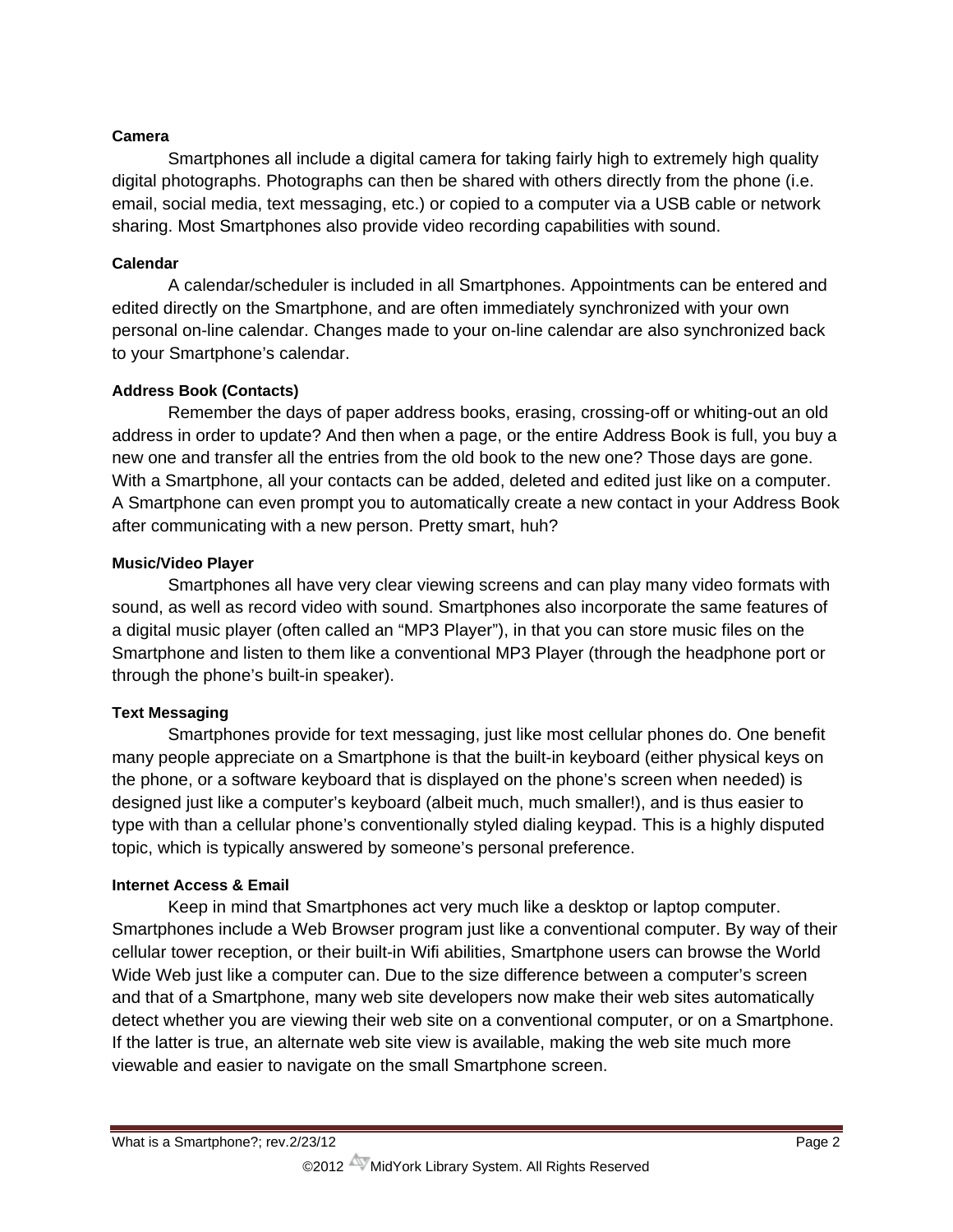# **Voice Activated Dialing**

Smartphones (as well as many cellular phones) are able to hear your voice and follow predesigned commands, such as "Dial John Smith". A phone with this capability has a one-time initial training feature where you train the phone to understand your voice.

# **Bluetooth**

Bluetooth is a wireless connection technology used to connect Bluetooth-capable hardware over short distances. For example, many mobile telephones include Bluetooth technology so a wireless earpiece can be worn for "hands-free" cell phone use.

# **GPS**

GPS stands for "Global Positioning System". A GPS enabled Smartphone makes it possible for your phone to detect its specific location on the globe by latitude and longitude coordinates provided by certain satellites. Conversely, it enables someone with a GPS seeking device to locate your Smartphone's specific location, and consequently you. GPS enabled Smartphones also provide a way for the owner of the Smartphone to turn GPS off and on when desired (when GPS is turned off, your location will not be searchable by GPS, but also some Smartphone features will not work with GPS disabled). Fortunately, GPS can be turned on and off easily and quickly on the phone. This is a minor inconvenience to those who are privacy-conscious.

# **Office-type Programs**

"Office-type Programs" refer to common computer programs used in office settings, such as Word Processing, Spreadsheet and Presentations (aka "Slideshows"). Smartphones usually include this kind of software so you can create, read and edit these types of files. Due to the size of the Smartphone's keyboard and screen, most people find this kind of computing on a Smartphone very difficult, and use it sparingly.

# **Keyboard**

All Smartphones include a full keyboard. Sometimes this keyboard is physical, either covering the lower half of the front of the phone,

or sliding out from under the phone.



Sometimes the keyboard is a software keyboard, only displayed on the screen when you activate it.





©2012 MidYork Library System. All Rights Reserved